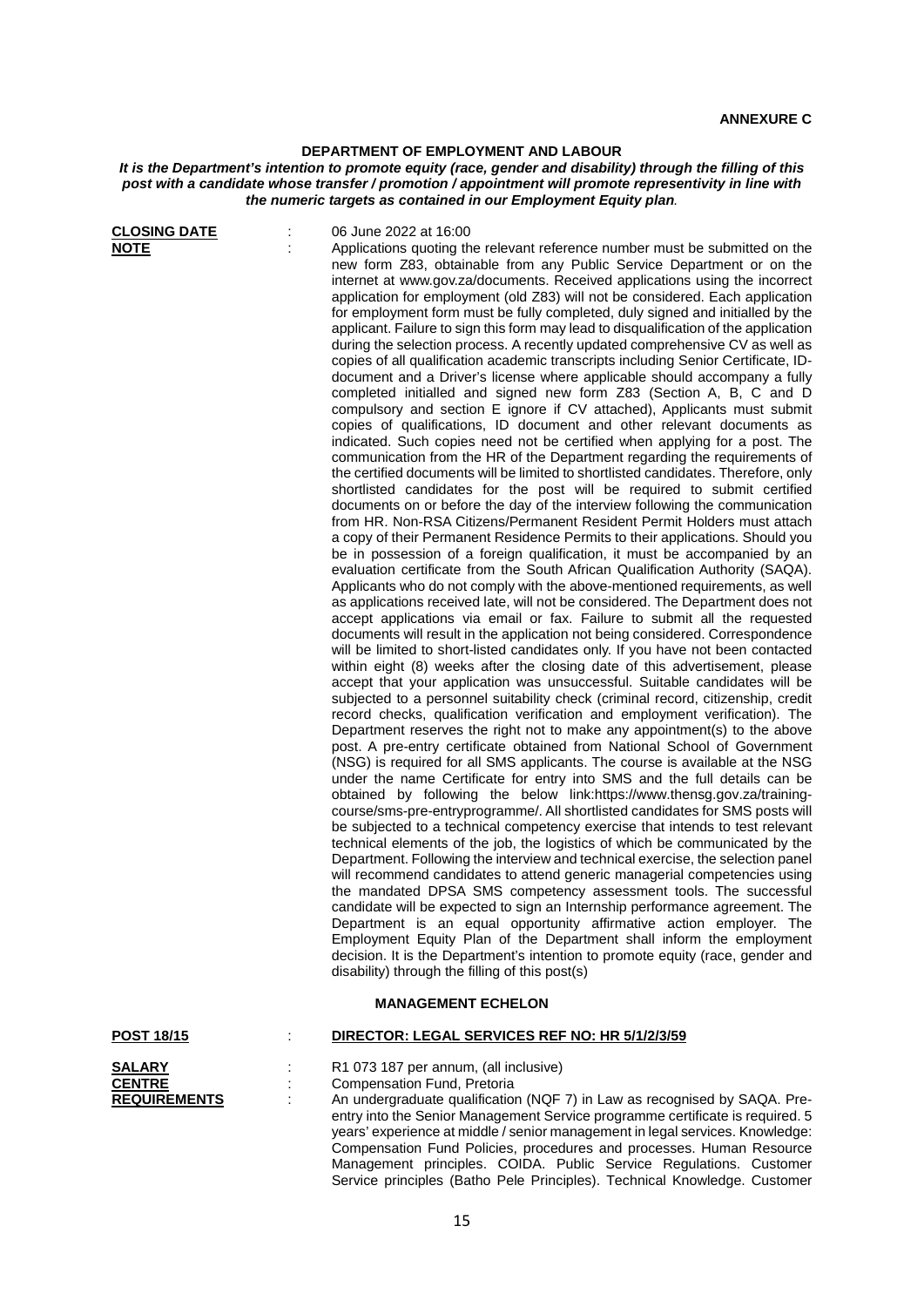|                                                       | Relationship Management. Fund Government and Risk Management.<br>Budgeting and Financial Management. Labour Relations Act. Employment<br>Equity Act. SDA & BCEA. Constitution Act 108 of 1996 (amended). Public<br>Finance Management Act (PFMA). National Treasury Regulations. Preferential<br>Procurement Policy Framework (PPPF). Promotion of Access to Information<br>ACT (PAIA). Promotion of Administrative Justice Act. (PAJA). Minimum of<br>Information Security Standard (MISS). Protection of Personal Information Act<br>(POPIA). Governance and Corporate affairs. General Litigation. Legislative<br>Requirements: Public Service Act. Skills: Technical Proficiency. Business<br>Writing Skills. Communication (verbal and written). Problem solving and<br>Decision making. People Management and Empowerment. Client Orientation<br>and Customer Focus. Change management. Work Ethic and self-                                                                                |  |  |
|-------------------------------------------------------|---------------------------------------------------------------------------------------------------------------------------------------------------------------------------------------------------------------------------------------------------------------------------------------------------------------------------------------------------------------------------------------------------------------------------------------------------------------------------------------------------------------------------------------------------------------------------------------------------------------------------------------------------------------------------------------------------------------------------------------------------------------------------------------------------------------------------------------------------------------------------------------------------------------------------------------------------------------------------------------------------|--|--|
| <b>DUTIES</b>                                         | management. Environmental Awareness.<br>Manage the provision of legal advice and support to all directorates within the<br>Fund. Manage the legislative processes within the Fund. Manage the provision<br>of statutory support services. Manage Litigation in the Fund. Management of<br>resources in the Directorate.                                                                                                                                                                                                                                                                                                                                                                                                                                                                                                                                                                                                                                                                           |  |  |
| <b>ENQUIRIE</b><br><b>APPLICATIONS</b>                | Ms SBN Mhlungu Tel No: 060 663 7872<br>t,<br>Chief Director: Corporate Services: PO Box 955, Pretoria, 0001 or hand deliver<br>at 167 Thabo Sehume & Madiba Street, Delta Heights Building 6th HRM.                                                                                                                                                                                                                                                                                                                                                                                                                                                                                                                                                                                                                                                                                                                                                                                               |  |  |
| <b>FOR ATTENTION</b><br><u>NOTE</u>                   | Sub-directorate: Human Resources Planning Practices and Administration,<br>÷<br>Compensation Fund.<br>t<br>Coloureds, Indians Whites and Persons with disabilities are encouraged to                                                                                                                                                                                                                                                                                                                                                                                                                                                                                                                                                                                                                                                                                                                                                                                                              |  |  |
|                                                       | apply.                                                                                                                                                                                                                                                                                                                                                                                                                                                                                                                                                                                                                                                                                                                                                                                                                                                                                                                                                                                            |  |  |
| <b>OTHER POSTS</b>                                    |                                                                                                                                                                                                                                                                                                                                                                                                                                                                                                                                                                                                                                                                                                                                                                                                                                                                                                                                                                                                   |  |  |
| <u>POST 18/16</u>                                     | <b>DEPUTY DIRECTOR: BENEFICIARY SERVICES REF NO: HR4/4/4/04/03</b>                                                                                                                                                                                                                                                                                                                                                                                                                                                                                                                                                                                                                                                                                                                                                                                                                                                                                                                                |  |  |
| <b>SALARY</b><br><b>CENTRE</b><br><b>REQUIREMENTS</b> | R882 042 per annum, (all inclusive)<br><b>Gauteng Provincial Office</b><br>Three (3) years tertiary qualification in Operations Management/ Operations<br>Research/ Public Management/ Business Administration/ Finance and / or<br>equivalent qualification. Two (2) years management experience. Three (3)<br>years functional experience in Operations. Knowledge: Unemployment<br>Insurance Act and Regulations (UIAR), Unemployment Insurance Contribution<br>Act (UICA), Public Finance Management Act (PFMA), Treasury Regulations,<br>Batho Pele Principles, Basic Condition of Employment Act (BCEA), Labour<br>Relations Act (LRA), Employment Equity Act (EEA), Public Service<br>Regulations (PSR), Public Service Act (PSA), Operations System. Skills:<br>Leadership, Management, Financial Management, Report writing (Advance),<br>Computer Literacy, Team Building, Negotiation, Project Management,<br>Analytical, Communication 9both verbal & written), Innovative/ Creative. |  |  |
| <b>DUTIES</b>                                         | Monitor the registration of employers and employees declaration. Manage the<br>provision of assessment, validation and adjudication of claims. Manage the<br>provision of general support in the Unit. Manage the provision of<br>comprehensive financial administration services. Manage the resources in the<br>Sub Directorate.                                                                                                                                                                                                                                                                                                                                                                                                                                                                                                                                                                                                                                                                |  |  |
| <b>ENQUIRIES</b><br><b>APPLICATIONS</b>               | Mr BJ Dingaan Tel No: (011) 853 0303<br>Chief Director: Provincial Operations: PO Box 4560, Johannesburg, 2001 or<br>hand delivered at 77 De Korte Street, Braamfontein                                                                                                                                                                                                                                                                                                                                                                                                                                                                                                                                                                                                                                                                                                                                                                                                                           |  |  |
| <b>FOR ATTENTION</b>                                  | Sub-directorate: Human Resources Management, Provincial Office: Gauteng                                                                                                                                                                                                                                                                                                                                                                                                                                                                                                                                                                                                                                                                                                                                                                                                                                                                                                                           |  |  |
| <u>POST 18/17</u>                                     | DEPUTY DIRECTOR: MEDICAL BILLING REF NO: HR 5/1/2/3/37                                                                                                                                                                                                                                                                                                                                                                                                                                                                                                                                                                                                                                                                                                                                                                                                                                                                                                                                            |  |  |
| <b>SALARY</b><br><b>CENTRE</b><br><b>REQUIREMENTS</b> | R744 255 per annum, (all inclusive)<br>Compensation Fund, Pretoria<br>Three-year Qualification<br>in Accounting/ Finance/<br><b>Business</b><br>A<br>or<br>(Administration)/ Operations Management/ Information Technology/ Clinical<br>Qualification. 5 years' experience in health insurance/medical aid/medical<br>claims processing environment of which 2 years on entry management level.<br>Knowledge: Compensation Fund Policies, procedures and processes.<br>Departmental and Public Service prescripts. Customer service principles<br>(Batho Pele Principles). Technical Knowledge. Relevant Stakeholders. Fund<br>Governance and Risk Management. Budgeting and Financial Management.<br>COIDA procedures and processes. Biology and medical anatomy. Legislative                                                                                                                                                                                                                    |  |  |

requirements: COIDA. PFMA. National Treasury Regulations. Skills: Planning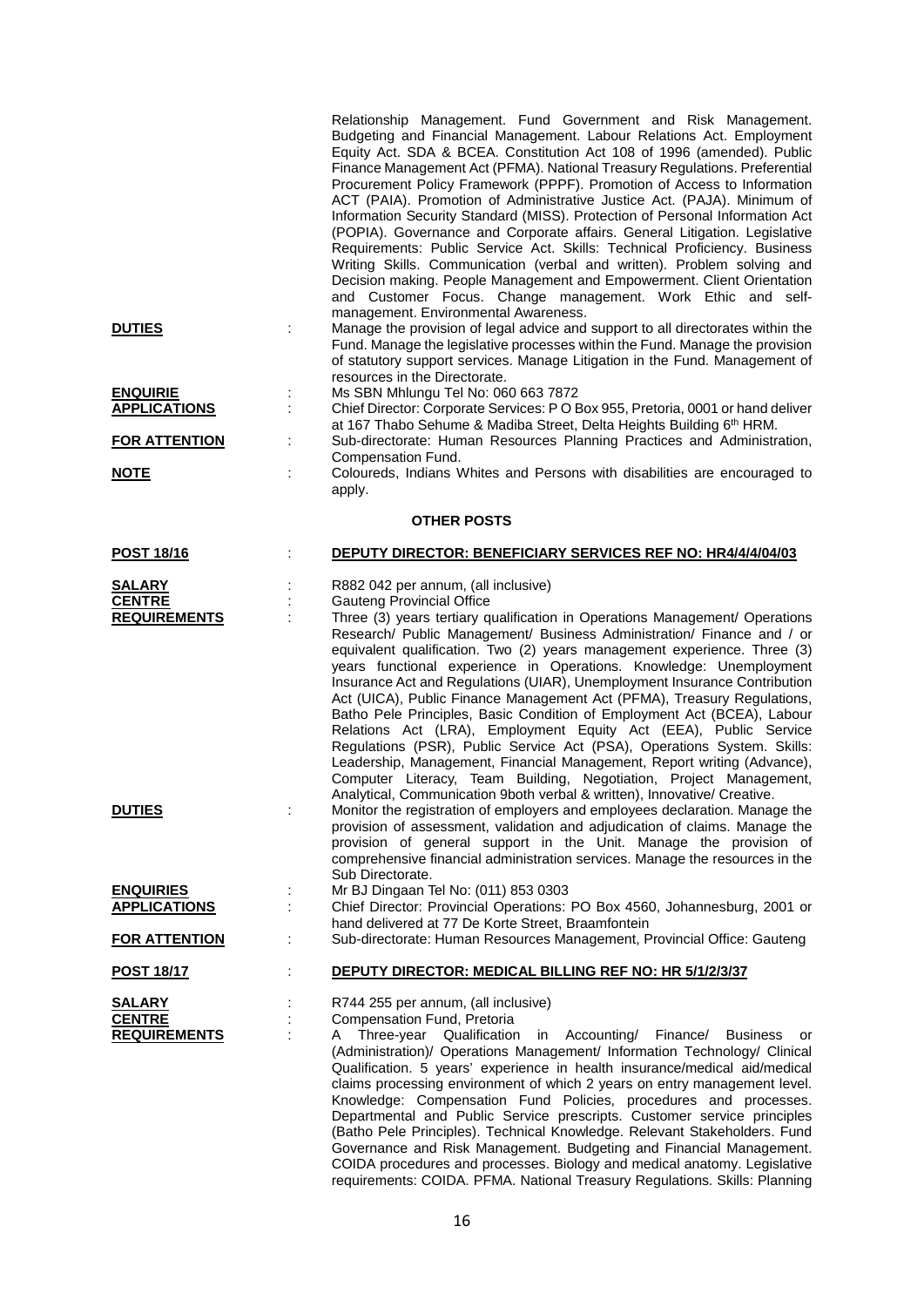|                                         |   | and Organising. Communication (verbal and written). People and performance<br>management. Business Writing Skills. Problem solving and analysis. Decision<br>making. Analytical Skills. Conflict Management. Team Leadership.                                                                                                                                                                                                                                                                                                                                                                                                                                                                                                                                                                                                                                                                                                                                                                                                                                 |
|-----------------------------------------|---|---------------------------------------------------------------------------------------------------------------------------------------------------------------------------------------------------------------------------------------------------------------------------------------------------------------------------------------------------------------------------------------------------------------------------------------------------------------------------------------------------------------------------------------------------------------------------------------------------------------------------------------------------------------------------------------------------------------------------------------------------------------------------------------------------------------------------------------------------------------------------------------------------------------------------------------------------------------------------------------------------------------------------------------------------------------|
| <b>DUTIES</b>                           |   | Manage the administration of medical billing. Monitor compliance with medical<br>billing procedures. Maintain medical billing codes on Compensation Fund<br>operational system. Management of resources in the sub-directorate.                                                                                                                                                                                                                                                                                                                                                                                                                                                                                                                                                                                                                                                                                                                                                                                                                               |
| <b>ENQUIRIES</b><br><b>APPLICATIONS</b> |   | Dolly Nkabinde Tel No: 079 883 0842<br>Chief Director: Corporate Services: P O Box 955, Pretoria, 0001 or hand deliver<br>at 167 Thabo Sehume & Madiba Street, Delta Heights Building 6th HRM.                                                                                                                                                                                                                                                                                                                                                                                                                                                                                                                                                                                                                                                                                                                                                                                                                                                                |
| <b>FOR ATTENTION</b>                    |   | Sub-directorate: Human Resources Planning Practices and Administration,<br>Compensation Fund.                                                                                                                                                                                                                                                                                                                                                                                                                                                                                                                                                                                                                                                                                                                                                                                                                                                                                                                                                                 |
| <u>NOTE</u>                             |   | Coloureds, Indians Whites and Persons with disabilities are encouraged to<br>apply.                                                                                                                                                                                                                                                                                                                                                                                                                                                                                                                                                                                                                                                                                                                                                                                                                                                                                                                                                                           |
| <u>POST 18/18</u>                       |   | <b>DEPUTY DIRECTOR: CLINICAL CODING REF NO: HR 5/1/2/3/38</b>                                                                                                                                                                                                                                                                                                                                                                                                                                                                                                                                                                                                                                                                                                                                                                                                                                                                                                                                                                                                 |
| <b>SALARY</b><br><b>CENTRE</b>          |   | R744 255 per annum, (all inclusive)<br>Compensation Fund, Pretoria                                                                                                                                                                                                                                                                                                                                                                                                                                                                                                                                                                                                                                                                                                                                                                                                                                                                                                                                                                                            |
| <b>REQUIREMENTS</b>                     |   | A Three-year Tertiary qualification in Accounting/ Information Technology /<br>Finance / Clinical Qualification. 5 years clinical coding experience in health<br>insurance/ medical aid/ medical claims processing environment of which 2<br>years on entry management level. Knowledge: Compensation Fund Policies,<br>procedures and processes. Departmental and Public Service prescripts.<br>Customer service principles (Batho Pele Principles). Technical Knowledge.<br>Relevant Stakeholders. Fund Governance and Risk Management. Budgeting<br>and Financial Management. COIDA procedures and processes. Biology and<br>medical anatomy. Legislative requirements: COIDA. PFMA. National Treasury<br>Regulations. Skills: Planning and Organising. Communication (verbal and<br>written). People and performance management. Business Writing Skills.<br>Problem solving and analysis. Decision making. Analytical Skills. Conflict<br>Management. Team Leadership.                                                                                   |
| <b>DUTIES</b>                           |   | Develop and implement clinical coding strategy and policies. Manage the<br>coding program for the effective and timely coding of diagnoses and<br>procedures for patient. Develop and implement quality assurance system for<br>clinical coding. Management of resources in the sub-directorate.                                                                                                                                                                                                                                                                                                                                                                                                                                                                                                                                                                                                                                                                                                                                                              |
| <b>ENQUIRIES</b><br><b>APPLICATIONS</b> |   | Dolly Nkabinde Tel No: (079) 883 0842<br>Chief Director: Corporate Services: P O Box 955, Pretoria, 0001 or hand deliver<br>at 167 Thabo Sehume & Madiba Street, Delta Heights Building 6th HRM.                                                                                                                                                                                                                                                                                                                                                                                                                                                                                                                                                                                                                                                                                                                                                                                                                                                              |
| <b>FOR ATTENTION</b>                    | ÷ | Sub-directorate: Human Resources Planning Practices and Administration,<br>Compensation Fund.                                                                                                                                                                                                                                                                                                                                                                                                                                                                                                                                                                                                                                                                                                                                                                                                                                                                                                                                                                 |
| <u>NOTE</u>                             |   | Coloureds, Indians Whites and Persons with disabilities are encouraged to<br>apply.                                                                                                                                                                                                                                                                                                                                                                                                                                                                                                                                                                                                                                                                                                                                                                                                                                                                                                                                                                           |
| <u>POST 18/19</u>                       |   | <u> DEPUTY DIRECTOR: MEDICAL TARIFFS REF NO: HR 5/1/2/3/39</u>                                                                                                                                                                                                                                                                                                                                                                                                                                                                                                                                                                                                                                                                                                                                                                                                                                                                                                                                                                                                |
| <b>SALARY</b><br><b>CENTRE</b>          |   | R744 255 per annum, (all inclusive)<br>Compensation Fund, Pretoria                                                                                                                                                                                                                                                                                                                                                                                                                                                                                                                                                                                                                                                                                                                                                                                                                                                                                                                                                                                            |
| <b>REQUIREMENTS</b>                     |   | qualification<br>Three-year<br>tertiary<br>in<br>Accounting/Finance/Internal<br>Auditing/Information Technology/ Clinical qualification. 5 years' relevant<br>experience in health insurance /medical aid/ medical claims environment of<br>which 2 years at the entry management level. Data analytics experience will<br>serve as added advantage. Knowledge: Compensation Fund Policies,<br>procedures and processes. Departmental and Public Service prescripts.<br>Customer service principles (Batho Pele Principles). Technical Knowledge.<br>Relevant Stakeholders. Fund Governance and Risk Management. Budgeting<br>and Financial Management. COIDA procedures and processes. Biology and<br>medical anatomy. Legislative requirements: COIDA. PFMA. National Treasury<br>Regulations. Skills: Planning and Organising. Communication (verbal and<br>written). People and performance management. Business Writing. Problem<br>solving and analysis. Decision making. Data Analytic. Conflict Management.<br>Team Leadership. Financial management. |
| <b>DUTIES</b>                           |   | Manage the administrative of Medical tariffs. Manage and ensure Financial<br>management and compliance to COID tariffs. Gazette and publish medical<br>tariffs. Maintain medical tariffs on the operational system. Management of<br>resources in the Sub-directorate.                                                                                                                                                                                                                                                                                                                                                                                                                                                                                                                                                                                                                                                                                                                                                                                        |
| <b>ENQUIRIES</b>                        |   | Dolly Nkabinde Tel No: (079) 883 0842                                                                                                                                                                                                                                                                                                                                                                                                                                                                                                                                                                                                                                                                                                                                                                                                                                                                                                                                                                                                                         |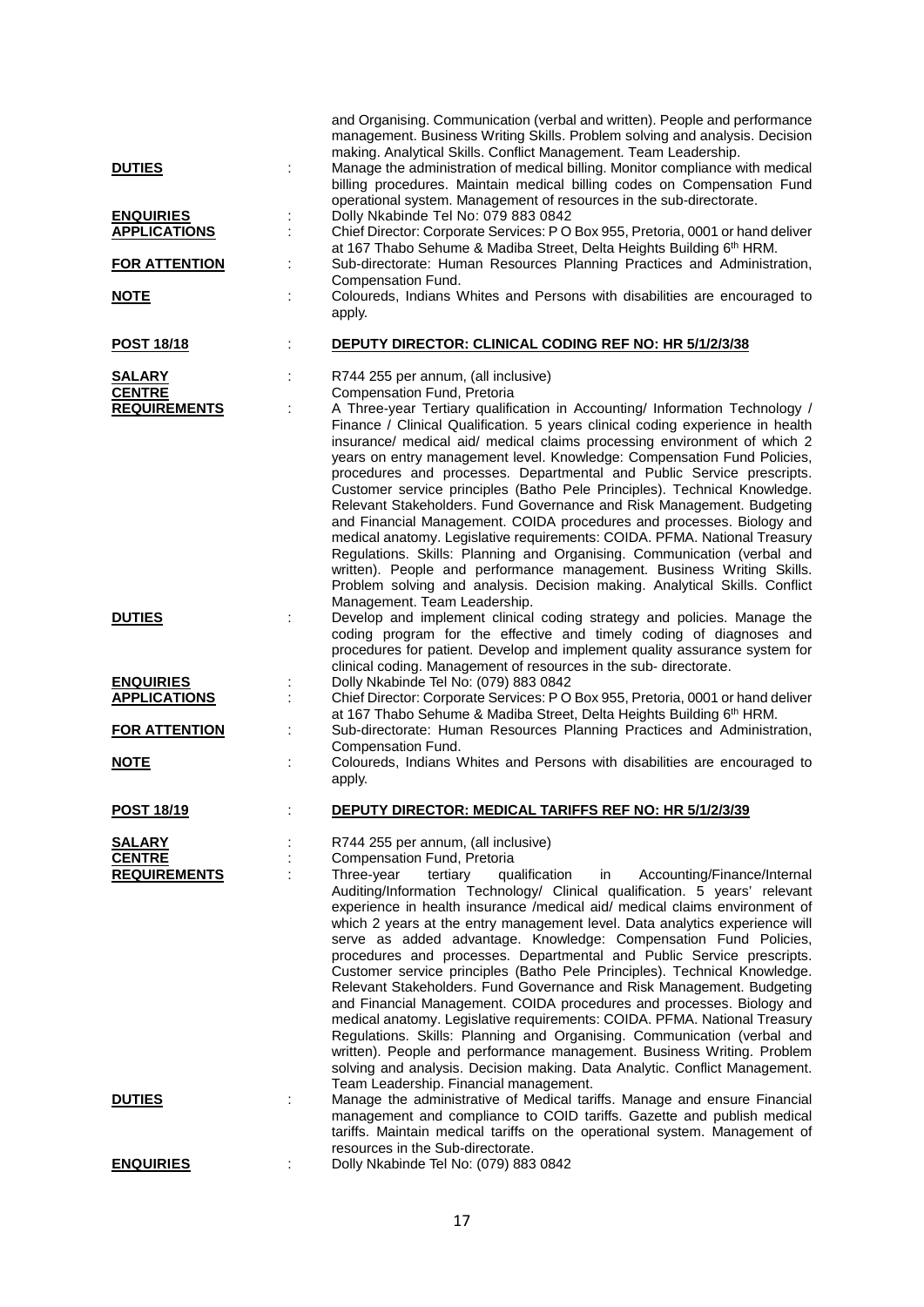| <b>APPLICATIONS</b>                                   | Chief Director: Corporate Services: P O Box 955, Pretoria, 0001 or hand deliver                                                                                                                                                                                                                                                                                                                                                                                                                                                                                                                                                                                                                                                                                                                                                                                                                                                                                                                                                                                                       |
|-------------------------------------------------------|---------------------------------------------------------------------------------------------------------------------------------------------------------------------------------------------------------------------------------------------------------------------------------------------------------------------------------------------------------------------------------------------------------------------------------------------------------------------------------------------------------------------------------------------------------------------------------------------------------------------------------------------------------------------------------------------------------------------------------------------------------------------------------------------------------------------------------------------------------------------------------------------------------------------------------------------------------------------------------------------------------------------------------------------------------------------------------------|
| <b>FOR ATTENTION</b>                                  | at 167 Thabo Sehume & Madiba Street, Delta Heights Building 6th HRM.<br>Sub-directorate: Human Resources Planning Practices and Administration,<br>Compensation Fund.                                                                                                                                                                                                                                                                                                                                                                                                                                                                                                                                                                                                                                                                                                                                                                                                                                                                                                                 |
| <u>NOTE</u>                                           | Coloureds, Indians Whites and Persons with disabilities are encouraged to<br>apply.                                                                                                                                                                                                                                                                                                                                                                                                                                                                                                                                                                                                                                                                                                                                                                                                                                                                                                                                                                                                   |
| <b>POST 18/20</b>                                     | DEPUTY DIRECTOR: MONITORING AND EVALUATION REF NO: HR<br>5/1/2/3/40                                                                                                                                                                                                                                                                                                                                                                                                                                                                                                                                                                                                                                                                                                                                                                                                                                                                                                                                                                                                                   |
| <b>SALARY</b><br><b>CENTRE</b><br><b>REQUIREMENTS</b> | R744 255 per annum, (all inclusive)<br>Compensation Fund, Pretoria<br>Three-year<br>Qualification<br><b>Business</b><br>in<br>Management<br>/Business<br>Administration/Sociology/Management Services. 5 years' experience in<br>Monitoring and evaluation which 2 years at Assistant Director Level.<br>Knowledge: Compensation Fund Policies, procedures and processes.<br>Relevant Stakeholders. Technical Knowledge. Monitoring and Evaluation<br>Framework. Financial and budgeting management. Fund Governance and<br>Risk Management. COIDA. Legislative requirements: Public Financial<br>Management Act. National Treasury Regulations. Public service regulations<br>Act. Public Service Regulations (PSR). Skills: Communication Skills (verbal<br>and written). Client orientation and customer focus. Programme and project<br>management. Strong analytical skills. Conflict management. Planning and                                                                                                                                                                   |
| <b>DUTIES</b>                                         | organising. Problem solving. Computer literacy.<br>Develop and review monitoring and evaluation framework within the Fund.<br>Manage the organisational performance and evaluation of institutional<br>performance. Manage on-going monitoring and evaluation activities within the<br>fund. Manage of all resources in the Sub-Directorate.                                                                                                                                                                                                                                                                                                                                                                                                                                                                                                                                                                                                                                                                                                                                          |
| <b>ENQUIRIES</b><br><b>APPLICATIONS</b>               | Mr MJ Ledwaba Tel No: (012) 406 5664<br>Chief Director: Corporate Services: P O Box 955, Pretoria, 0001 or hand deliver<br>at 167 Thabo Sehume & Madiba Street, Delta Heights Building 6th HRM.                                                                                                                                                                                                                                                                                                                                                                                                                                                                                                                                                                                                                                                                                                                                                                                                                                                                                       |
| <b>FOR ATTENTION</b>                                  | Sub-directorate: Human Resources Planning Practices and Administration,<br>÷<br>Compensation Fund.                                                                                                                                                                                                                                                                                                                                                                                                                                                                                                                                                                                                                                                                                                                                                                                                                                                                                                                                                                                    |
| <u>NOTE</u>                                           | Coloureds, Indians Whites and Persons with disabilities are encouraged to<br>apply.                                                                                                                                                                                                                                                                                                                                                                                                                                                                                                                                                                                                                                                                                                                                                                                                                                                                                                                                                                                                   |
| <b>POST 18/21</b>                                     | IT PROJECT MANAGER REF NO: HR 5/1/2/3/41                                                                                                                                                                                                                                                                                                                                                                                                                                                                                                                                                                                                                                                                                                                                                                                                                                                                                                                                                                                                                                              |
| <b>SALARY</b><br><b>CENTRE</b><br><b>REQUIREMENTS</b> | R744 255 per annum, (all inclusive)<br>Compensation Fund, Pretoria<br>A three years' qualification in Information Technology / Computer Science /<br>Informatics/ Business applications. Certificate in Project Management will be<br>an added advantage. 5 years' Functional experience in IT project management<br>environment of which 2 years is supervisory experience. Core Knowledge:<br>Compensation Fund Policies, procedures and processes. Stakeholders and<br>customers. Customer Service (Batho Pele Principles). Project Risk<br>Management. Project and Programme budgeting. Project management best<br>practice, theory and methodology. Portfolio management/reporting. E-<br>Government enterprise IT programme/projects. Wireless area network and<br>local area network. Legislative requirements: Project Management Standards.<br>Corporate Governance of ICT. Core Technical. Skills: Business writing.<br>Computer Proficiency. Telephone skills and etiquette. Project management.<br>Research skills. Innovation problem solving. Communication (Verbal and |
| <u>DUTIES</u>                                         | Written). Planning and control. Strategic thinking. PMBOK and MS projects.<br>Initiate, Plan, Scope and Manage IT Projects. Manage project integration for<br>quality purposes. Co-ordinate and manage IT projects according to the IT<br>Project management framework. Manage project quality assurance.<br>Management of resources in the sub-directorate.                                                                                                                                                                                                                                                                                                                                                                                                                                                                                                                                                                                                                                                                                                                          |
|                                                       |                                                                                                                                                                                                                                                                                                                                                                                                                                                                                                                                                                                                                                                                                                                                                                                                                                                                                                                                                                                                                                                                                       |
| <b>ENQUIRIES</b><br><b>APPLICATIONS</b>               | Metja Thongoane Tel No: (066) 481 6282<br>÷,<br>Chief Director: Corporate Services: P O Box 955, Pretoria, 0001 or hand deliver                                                                                                                                                                                                                                                                                                                                                                                                                                                                                                                                                                                                                                                                                                                                                                                                                                                                                                                                                       |
| <b>FOR ATTENTION</b>                                  | at 167 Thabo Sehume & Madiba Street, Delta Heights Building 6th HRM.<br>Sub-directorate: Human Resources Planning Practices and Administration,<br>Compensation Fund.                                                                                                                                                                                                                                                                                                                                                                                                                                                                                                                                                                                                                                                                                                                                                                                                                                                                                                                 |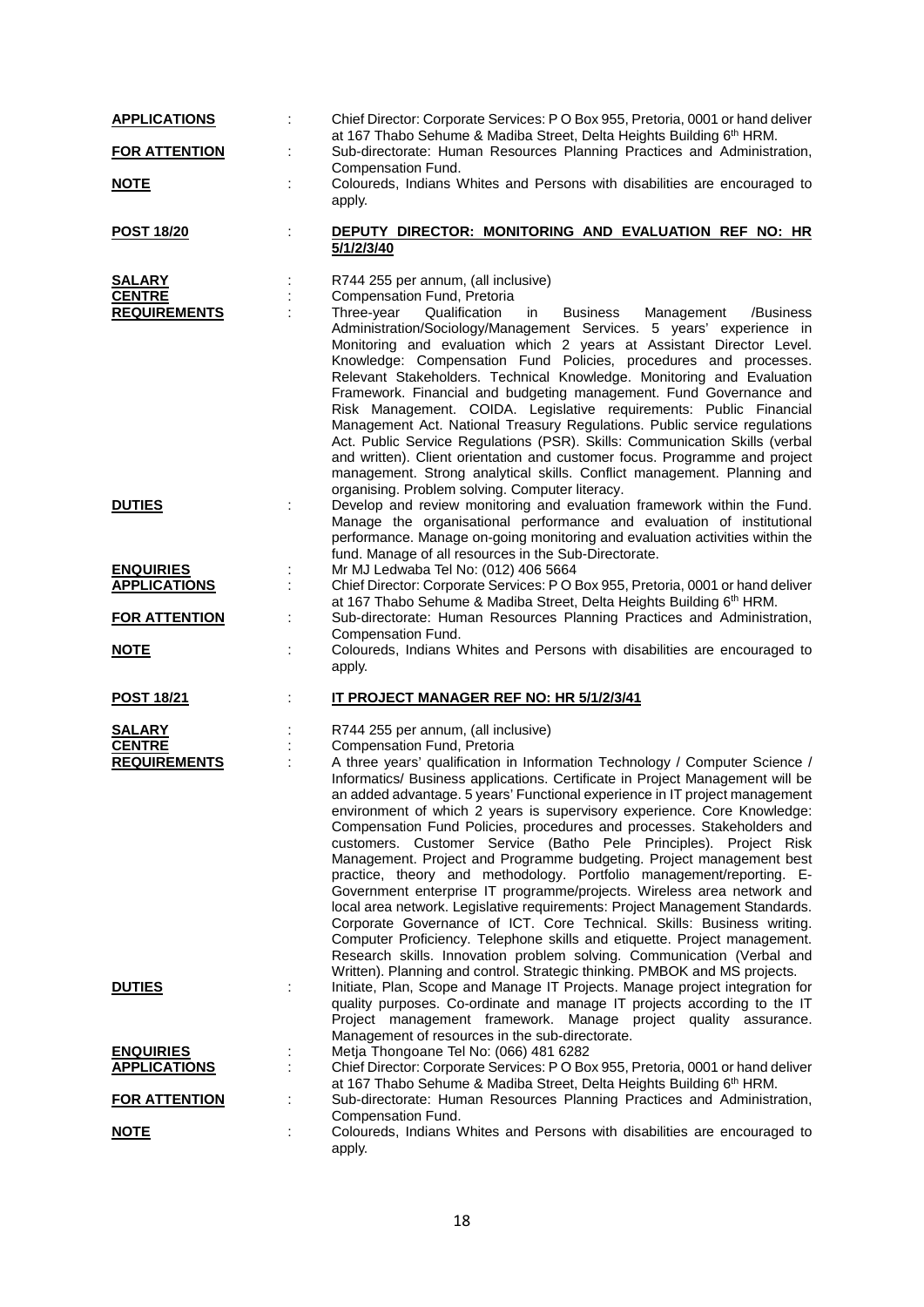| <b>POST 18/22</b>                              |   | <b>DEPUTY DIRECTOR: RISK MANAGEMENT REF NO: HR 4/4/6/99</b>                                                                                                                                                                                                                                                                                                                                                                                                                                                                                                                                                                                                                                                                                                                                                                                                                                                                                                               |
|------------------------------------------------|---|---------------------------------------------------------------------------------------------------------------------------------------------------------------------------------------------------------------------------------------------------------------------------------------------------------------------------------------------------------------------------------------------------------------------------------------------------------------------------------------------------------------------------------------------------------------------------------------------------------------------------------------------------------------------------------------------------------------------------------------------------------------------------------------------------------------------------------------------------------------------------------------------------------------------------------------------------------------------------|
| <b>SALARY</b>                                  |   | R744 255 per annum, (all inclusive)                                                                                                                                                                                                                                                                                                                                                                                                                                                                                                                                                                                                                                                                                                                                                                                                                                                                                                                                       |
| <b>CENTRE</b>                                  |   | Provincial Office Limpopo                                                                                                                                                                                                                                                                                                                                                                                                                                                                                                                                                                                                                                                                                                                                                                                                                                                                                                                                                 |
| <b>REQUIREMENTS</b>                            |   | Three-year tertiary qualification in Risk Management / Auditing or Accounting<br>or Economics, Two years Management experience, Three years' functional<br>experience in Risk Management / Internal Audit Knowledge: Public Finance<br>Management Act and Treasury Regulations, Fraud and Corruption Legislative<br>Framework, Internal Auditing, Risk Management and Corporate Governance,<br>Prevention of Organized Crime Act, Promotion of Access to Information Act,<br>Basic Conditions of Employment Act, Protected Disclosure Act, Labour<br>Relations Act, Public Service Act and Regulations Skills: Project Management,<br>Analytical, Communication, Interpersonal, Problem solving, Report writing,<br>Computer (Word, Excel, PowerPoint), Mentoring and coaching.                                                                                                                                                                                           |
| <b>DUTIES</b>                                  |   | Develop and ensure implementation of Risk Management and Anti-Fraud<br>strategy. Develop plans for risk assessments and conduct awareness<br>campaigns. Monitor and implement controls to combat fraud and corruption.<br>Conduct risk research and analysis. Manage all resources within the Unit.                                                                                                                                                                                                                                                                                                                                                                                                                                                                                                                                                                                                                                                                       |
| <b>ENQUIRIES</b><br><b>APPLICATIONS</b>        | ÷ | Ms Lebogo SM Tel No: 015 290 1662<br>Chief Director: Provincial Operations: Private Bag X 9368, Polokwane, 0700<br>Or hand deliver at 42a Schoeman Street, Polokwane.                                                                                                                                                                                                                                                                                                                                                                                                                                                                                                                                                                                                                                                                                                                                                                                                     |
| <b>FOR ATTENTION</b>                           |   | Sub-directorate: Human Resources Management, Polokwane                                                                                                                                                                                                                                                                                                                                                                                                                                                                                                                                                                                                                                                                                                                                                                                                                                                                                                                    |
| <b>POST 18/23</b>                              |   | <b>ASSISTANT DIRECTOR: UI OPERATIONS REF NO: HR 4/4/4/04/04</b>                                                                                                                                                                                                                                                                                                                                                                                                                                                                                                                                                                                                                                                                                                                                                                                                                                                                                                           |
| <b>SALARY</b>                                  |   | R477 090 per annum                                                                                                                                                                                                                                                                                                                                                                                                                                                                                                                                                                                                                                                                                                                                                                                                                                                                                                                                                        |
| <b>CENTRE</b>                                  |   | <b>Gauteng Provincial Office</b>                                                                                                                                                                                                                                                                                                                                                                                                                                                                                                                                                                                                                                                                                                                                                                                                                                                                                                                                          |
| <b>REQUIREMENTS</b>                            |   | Three (3) years tertiary qualification in Administration/ Public Management/<br>equivalent qualifications. Two (2) years functional experience in UI Operations.<br>Two (2) years supervisory experience. Knowledge: Unemployment Insurance<br>Act and Regulations (UIAR), Unemployment Insurance Contribution Act<br>(UICA), Public Finance Management Act (PFMA), Treasury Regulations,<br>Batho Pele Principles, Basic Condition of Employment Act (BCEA), Labour<br>Relations Act (LRA), Employment Equity Act (EEA), Public Service<br>Regulations (PSR), Public Service Act (PSA), Operations System. Skills:<br>Communication (both verbal & written) Management, Listening, People<br>Management, Numeracy, Computer literacy, Time Management, Customer<br>Relations, Analytical, Interpersonal, Report Writing, Planning and Organizing.                                                                                                                        |
| <b>DUTIES</b>                                  |   | Manage employers' declarations & maintain the database. Monitor the<br>provisioning of assessment, validation and adjudication of claims. Manage<br>registry services for beneficiary services. Monitor and ensure that all appeals<br>are processed effectively and efficiently in the province. Manage and ensure<br>the provision of support and training services to the business unit. Manage<br>resources (Human, Financial, Equipments/ Assets) in the section.                                                                                                                                                                                                                                                                                                                                                                                                                                                                                                    |
| <b>ENQUIRIES</b>                               |   | Mr PP Godongwana Tel No: (011) 853 0300                                                                                                                                                                                                                                                                                                                                                                                                                                                                                                                                                                                                                                                                                                                                                                                                                                                                                                                                   |
| <b>APPLICATIONS</b>                            |   | Chief Director: Provincial Operations: PO Box 4560, Johannesburg, 2001 Hand<br>deliver at 77 De Korte Street, Braamfontein.                                                                                                                                                                                                                                                                                                                                                                                                                                                                                                                                                                                                                                                                                                                                                                                                                                               |
| <b>FOR ATTENTION</b>                           |   | Sub-directorate: Human Resources Management, Provincial Office: Gauteng                                                                                                                                                                                                                                                                                                                                                                                                                                                                                                                                                                                                                                                                                                                                                                                                                                                                                                   |
| <b>POST 18/24</b>                              |   | <b>ASSISTANT DIRECTOR: HR PLANNING AND EMPLOYMENT EQUITY REF</b><br>NO: HR 5/1/2/3/42                                                                                                                                                                                                                                                                                                                                                                                                                                                                                                                                                                                                                                                                                                                                                                                                                                                                                     |
| SALARY<br><b>CENTRE</b><br><b>REQUIREMENTS</b> |   | R382 245 per annum<br>Compensation Fund, Pretoria<br>Three-year tertiary Qualification (NQF level 6) in Human Resource<br>Management. 4 year's functional experience at senior practitioner level or<br>equivalent level. Knowledge: DOEL and Compensation Fund business<br>strategies and goals. Compensation Fund value chain. Human Resource<br>Management methods, principles and processes.<br>PFMA.<br>Treasury<br>Regulations. Customer Service (Batho Pele Principles). Legislative<br>Requirements: Public Service Act. Public Service Regulation. Promotion of<br>Access to Information Act. Skills (with related Knowledge): Strategic<br>Leadership. Financial management. Change Management. Service Delivery<br>Innovation (SDI). Planning and Organizing. Problem solving and Analysis.<br>Decision making. People management and Empowerment (including<br>developing others). Communication (written and verbal). Risk management.<br>Computer literacy. |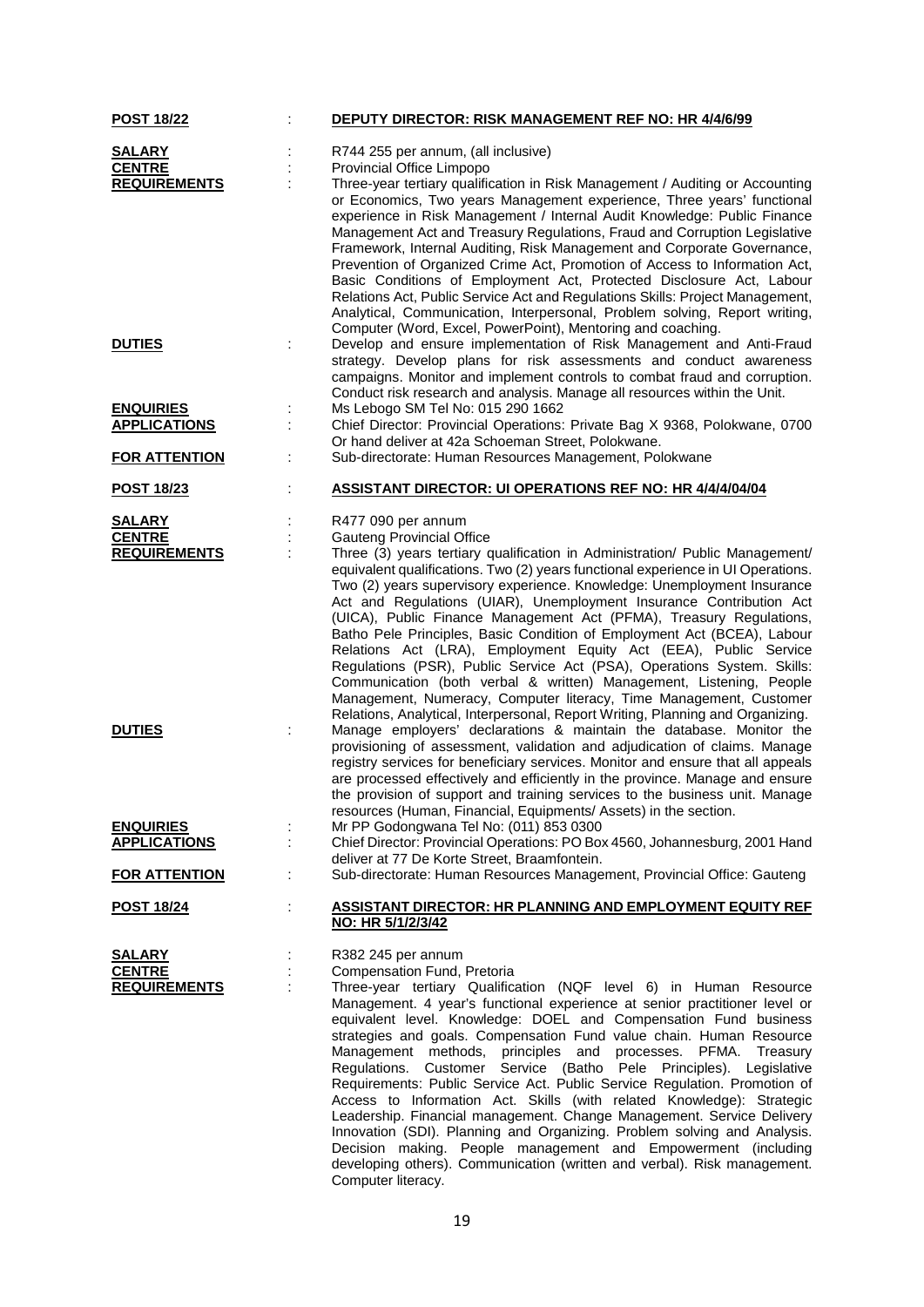| <b>DUTIES</b>                                         |        | Coordinate and manage Human Resource Operations Planning and Controls.<br>Coordinate Human Resource Audits and perform Human Resource<br>Conciliation. Coordinate and facilitate collection of data for Employment Equity<br>(EE). Coordinate and maintain PERSAL establishment within the fund.<br>Management of HR Records. Manage resources in the sub-directorate.                                                                                                                                                                                                                                                                                                                                                                                                                                                                                                                                                                                                                                                                                                                                                                                                                                                                                                                                                                                                               |
|-------------------------------------------------------|--------|--------------------------------------------------------------------------------------------------------------------------------------------------------------------------------------------------------------------------------------------------------------------------------------------------------------------------------------------------------------------------------------------------------------------------------------------------------------------------------------------------------------------------------------------------------------------------------------------------------------------------------------------------------------------------------------------------------------------------------------------------------------------------------------------------------------------------------------------------------------------------------------------------------------------------------------------------------------------------------------------------------------------------------------------------------------------------------------------------------------------------------------------------------------------------------------------------------------------------------------------------------------------------------------------------------------------------------------------------------------------------------------|
| <b>ENQUIRIES</b><br><b>APPLICATIONS</b>               | ÷      | Violet Masemola Tel No: 012 406 5695<br>Chief Director: Corporate Services: P O Box 955, Pretoria, 0001 or hand deliver                                                                                                                                                                                                                                                                                                                                                                                                                                                                                                                                                                                                                                                                                                                                                                                                                                                                                                                                                                                                                                                                                                                                                                                                                                                              |
| <b>FOR ATTENTION</b>                                  |        | at 167 Thabo Sehume & Madiba Street, Delta Heights Building 6th HRM.<br>Sub-directorate: Human Resources Planning Practices and Administration,                                                                                                                                                                                                                                                                                                                                                                                                                                                                                                                                                                                                                                                                                                                                                                                                                                                                                                                                                                                                                                                                                                                                                                                                                                      |
| <b>NOTE</b>                                           |        | Compensation Fund.<br>Coloureds, Indians Whites and Persons with disabilities are encouraged to<br>apply.                                                                                                                                                                                                                                                                                                                                                                                                                                                                                                                                                                                                                                                                                                                                                                                                                                                                                                                                                                                                                                                                                                                                                                                                                                                                            |
| <b>POST 18/25</b>                                     |        | <b>ASSISTANT DIRECTOR: PROJECTS REF NO: HR 5/1/2/3/43</b>                                                                                                                                                                                                                                                                                                                                                                                                                                                                                                                                                                                                                                                                                                                                                                                                                                                                                                                                                                                                                                                                                                                                                                                                                                                                                                                            |
| <b>SALARY</b><br><b>CENTRE</b><br><b>REQUIREMENTS</b> |        | R382 245 per annum<br>Compensation Fund, Pretoria<br>Three-year tertiary Qualification in Business Administration/<br>Project<br>Management/Development Studies/ Information<br>Technology.<br>Project<br>Management certificate will be an advantage. 4 years' functional experience in<br>project co-ordinator and management of which 2 years should be supervisory<br>experience. Knowledge: Compensation Fund business strategies and goals.<br>Monitoring and evaluation Platform. Project management principles and<br>methodologies e.g. PMBOK. Project management information technologies<br>e.g MS projects etc. COIDA. Customer Service (Batho Pele Principles). Public<br>policy and frameworks. Legislative Requirements: Public Finance<br>Management Act (PFMA). Public service regulation Act. Treasury regulations.<br>Occupational Health and safety Act (OHS). Promotion of Access to Information<br>Act. PAJA. The Constitution of RSA. Labour relation Act. Employment Equity<br>Act. Skills Development Act. Basic Condition of Employment Act. Skills:<br>Programme and project management. Strong analytical skills. Project<br>monitoring and evaluation. Communication Skills (verbal and written). Conflict<br>management. Decision making. Budgeting and Financial Management. People<br>and Performance management. Diversity management. Planning and |
| <b>DUTIES</b>                                         |        | organising. Risk Management. Change management.<br>Provide project/programme support in terms of planning project activities and<br>deliverables.<br>Track<br>project<br>budget and expenditure.<br>Co-ordinate<br>project/programme quality management. Assist in ensuring that best practice<br>is implemented in all projects/programmes. Manage resources in the sub-<br>directorates.                                                                                                                                                                                                                                                                                                                                                                                                                                                                                                                                                                                                                                                                                                                                                                                                                                                                                                                                                                                           |
| <b>ENQUIRIES</b><br><b>APPLICATIONS</b>               | ÷      | Daniel Letsoalo Tel No: 071 323 6823<br>Chief Director: Corporate Services: P O Box 955, Pretoria, 0001 or hand deliver                                                                                                                                                                                                                                                                                                                                                                                                                                                                                                                                                                                                                                                                                                                                                                                                                                                                                                                                                                                                                                                                                                                                                                                                                                                              |
| <b>FOR ATTENTION</b>                                  |        | at 167 Thabo Sehume & Madiba Street, Delta Heights Building 6th HRM.<br>Sub-directorate: Human Resources Planning Practices and Administration,<br>Compensation Fund.                                                                                                                                                                                                                                                                                                                                                                                                                                                                                                                                                                                                                                                                                                                                                                                                                                                                                                                                                                                                                                                                                                                                                                                                                |
| <u>NOTE</u>                                           |        | Coloureds, Indians Whites and Persons with disabilities are encouraged to<br>apply.                                                                                                                                                                                                                                                                                                                                                                                                                                                                                                                                                                                                                                                                                                                                                                                                                                                                                                                                                                                                                                                                                                                                                                                                                                                                                                  |
| <u>POST 18/26</u>                                     |        | <b>ASSISTANT DIRECTOR: ORGANISATIONAL DESIGN &amp; JOB EVALUATION</b><br>REF NO: HR 5/1/2/3/44                                                                                                                                                                                                                                                                                                                                                                                                                                                                                                                                                                                                                                                                                                                                                                                                                                                                                                                                                                                                                                                                                                                                                                                                                                                                                       |
| <b>SALARY</b><br><b>CENTRE</b><br><b>REQUIREMENTS</b> | ÷<br>÷ | R382 245 per annum<br>Compensation Fund, Pretoria<br>Three-year tertiary Qualification in Management Services/ Operations<br>Management/ Production Management/ Industrial Psychology (Human<br>Resource Management/ Public Management/ or (Administration) /Business<br>Management or (Administration) should be supplemented by the certificate in<br>either Applied Organisational Development Programme or Work-Study. Job<br>Evaluation certificate is also required. 4 years' functional experience in<br>organisational development environment, of which two (2) years as a Senior<br>Practitioner or equivalent level. Knowledge: Compensation Fund regulations,<br>policies and procedures. Relevant stakeholders. Customer Service (Batho<br>Pele Principles). Technical Knowledge. Work study techniques, procedures<br>and methods. Organisational design processes and techniques. Job<br>Evaluation system, processes and techniques. White paper on transformation.<br>Legislative Requirements: Public Service Regulations (PSR). PFMA and                                                                                                                                                                                                                                                                                                                          |

National Treasury Regulations. Public Service Act (PSA). Labour Relation Act.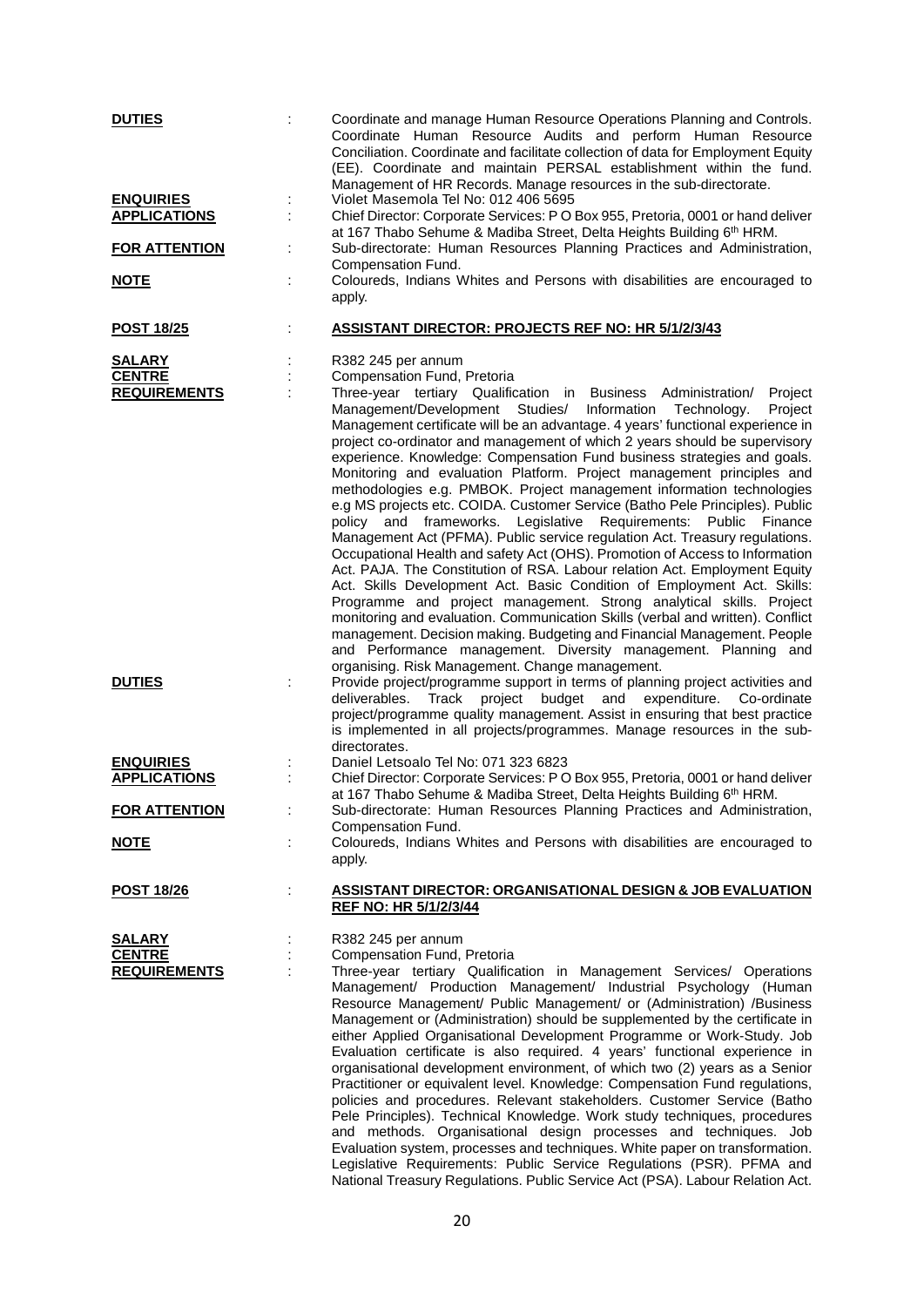|                                                       | Whitepaper on Transformation. Skills: Problem solving. Root cause<br>Identification. Presentation. Planning and Organizing. Strong Analytical Skill.<br>Communication Skill (both Written and Verbal). Report Writing. Decision<br>making. Budgeting and Financial Management. Continuous improvement.                                                                                                                                                                                                                                                                                                                                                                                                                                                                                                                                           |
|-------------------------------------------------------|--------------------------------------------------------------------------------------------------------------------------------------------------------------------------------------------------------------------------------------------------------------------------------------------------------------------------------------------------------------------------------------------------------------------------------------------------------------------------------------------------------------------------------------------------------------------------------------------------------------------------------------------------------------------------------------------------------------------------------------------------------------------------------------------------------------------------------------------------|
| <b>DUTIES</b>                                         | Performance Management.<br>Design and maintain the organisational structures and facilitate the reviews<br>thereof. Facilitate and coordinate the development of Job Descriptions/ profiles<br>for Compensation Fund. Facilitate the process of evaluating existing /new and<br>redefined jobs within Compensation Fund. Management of resources.                                                                                                                                                                                                                                                                                                                                                                                                                                                                                                |
| <b>ENQUIRIES</b><br><b>APPLICATIONS</b>               | Z Makua Tel No: 0609654799<br>÷<br>÷,<br>Chief Director: Corporate Services: P O Box 955, Pretoria, 0001 or hand deliver                                                                                                                                                                                                                                                                                                                                                                                                                                                                                                                                                                                                                                                                                                                         |
| <b>FOR ATTENTION</b>                                  | at 167 Thabo Sehume & Madiba Street, Delta Heights Building 6th HRM.<br>Sub-directorate: Human Resources Planning Practices and Administration,<br>t,                                                                                                                                                                                                                                                                                                                                                                                                                                                                                                                                                                                                                                                                                            |
| <u>NOTE</u>                                           | Compensation Fund.<br>Coloureds, Indians Whites and Persons with disabilities are encouraged to                                                                                                                                                                                                                                                                                                                                                                                                                                                                                                                                                                                                                                                                                                                                                  |
|                                                       | apply.                                                                                                                                                                                                                                                                                                                                                                                                                                                                                                                                                                                                                                                                                                                                                                                                                                           |
| <b>POST 18/27</b>                                     | <b>ASSISTANT</b><br><b>DIRECTOR:</b><br>ETHICS AND<br><b>INTEGRITY</b><br><b>REF</b><br>NO:<br><b>HR4/22/05/09HO (X2 POSTS)</b><br>(One (1) year contract)                                                                                                                                                                                                                                                                                                                                                                                                                                                                                                                                                                                                                                                                                       |
| <b>SALARY</b><br><b>CENTRE</b>                        | R382 245 per annum, plus 37% in lieu of benefits<br>Head Office, Pretoria                                                                                                                                                                                                                                                                                                                                                                                                                                                                                                                                                                                                                                                                                                                                                                        |
| <b>REQUIREMENTS</b>                                   | Three (3) year National Diploma (NQF6)/ Undergraduate Bachelor<br>Degree(NQF7) in Public Management/ Risk Management/ Auditing and<br>Human Resource Management. Four (4) years' experience in Ethics and<br>Integrity Management of which two (2) years must be at supervisory level.<br>Knowledge: Public service transformation and management issues, White<br>Paper on transformation of Public Service, Public Service Act, Ability to convert<br>policy into action, Public Service Regulations and relevant prescripts,<br>Departmental policies and procedures, Batho Pele principles, Treasury<br>Regulations, Minimum Information Security Standards, Public Finance<br>Management Act, Skills development. Skills: Diplomacy, Project Management,<br>Interpersonal relation, Communication, Conflict Management, Problem<br>solving. |
| <b>DUTIES</b>                                         | Coordinate and implement Ethics Strategy, Policies and Programmes in the<br>Department. Coordinate implementation report on ethics policies. Implement<br>financial discloser in the Department. Organise awareness programme<br>regarding integrity matters within the Department. Conduct Ethics<br>investigations in the Department.                                                                                                                                                                                                                                                                                                                                                                                                                                                                                                          |
| <b>ENQUIRIES</b><br><b>APPLICATIONS</b>               | Adv MT Ntleki Tel No: 012 309 4264<br>Chief Director: Human Resources Management: Private Bag X 117, Pretoria,                                                                                                                                                                                                                                                                                                                                                                                                                                                                                                                                                                                                                                                                                                                                   |
| <b>FOR ATTENTION</b>                                  | 0001 or hand deliver at 215 Francis Baard Street.<br>Sub-directorate: Human Resources Operations, Head Office                                                                                                                                                                                                                                                                                                                                                                                                                                                                                                                                                                                                                                                                                                                                    |
| <b>POST 18/28</b>                                     | ASSISTANT DIRECTOR: HUMAN RESOURCES MANAGEMENT<br>8.                                                                                                                                                                                                                                                                                                                                                                                                                                                                                                                                                                                                                                                                                                                                                                                             |
|                                                       | <b>EMPLOYMENT RELATIONS REF NO: HR 4/4/10/46</b>                                                                                                                                                                                                                                                                                                                                                                                                                                                                                                                                                                                                                                                                                                                                                                                                 |
| <b>SALARY</b><br><b>CENTRE</b><br><b>REQUIREMENTS</b> | R382 245 per annum<br>Provincial Office: Mmabatho<br>Three (3) year relevant tertiary qualification in Human Resource Management.<br>Valid driver's license. Two (2) years supervisory experience. Two (2) years<br>functional experience doing Human Resource and Employment Relations<br>Services. Knowledge: Public service transformation and management issues.<br>White paper on transformation of Public service. Ability to convert policy into<br>action. Human Resources Systems and Procedures. Public Service Act and<br>Recruitment and Selection.<br>Departmental Policies<br>Resolution.<br>and<br>Procedures. Batho Pele Principles. Minimum Information Security Standards.<br>Skills: Administration and Financial management, Project Management.<br>Interpersonal. Communication (Verbal and Written). Computer Literacy.    |
| <b>DUTIES</b>                                         | Analytical. Problem Solving. Conflict management. People Management.<br>Coordinate and monitor the implementation of human resources management<br>÷<br>policies in the Province (Daily). Monitor and provide advice on the<br>implementation of Employment Relations policies and prescripts (Weekly).<br>Coordinate and manage the implementation of programmes of Employment<br>Equity. Monitor the administration of service benefits.                                                                                                                                                                                                                                                                                                                                                                                                       |
| <b>ENQUIRIES</b>                                      | Ms G Setzin Tel No: (018) 387 8100                                                                                                                                                                                                                                                                                                                                                                                                                                                                                                                                                                                                                                                                                                                                                                                                               |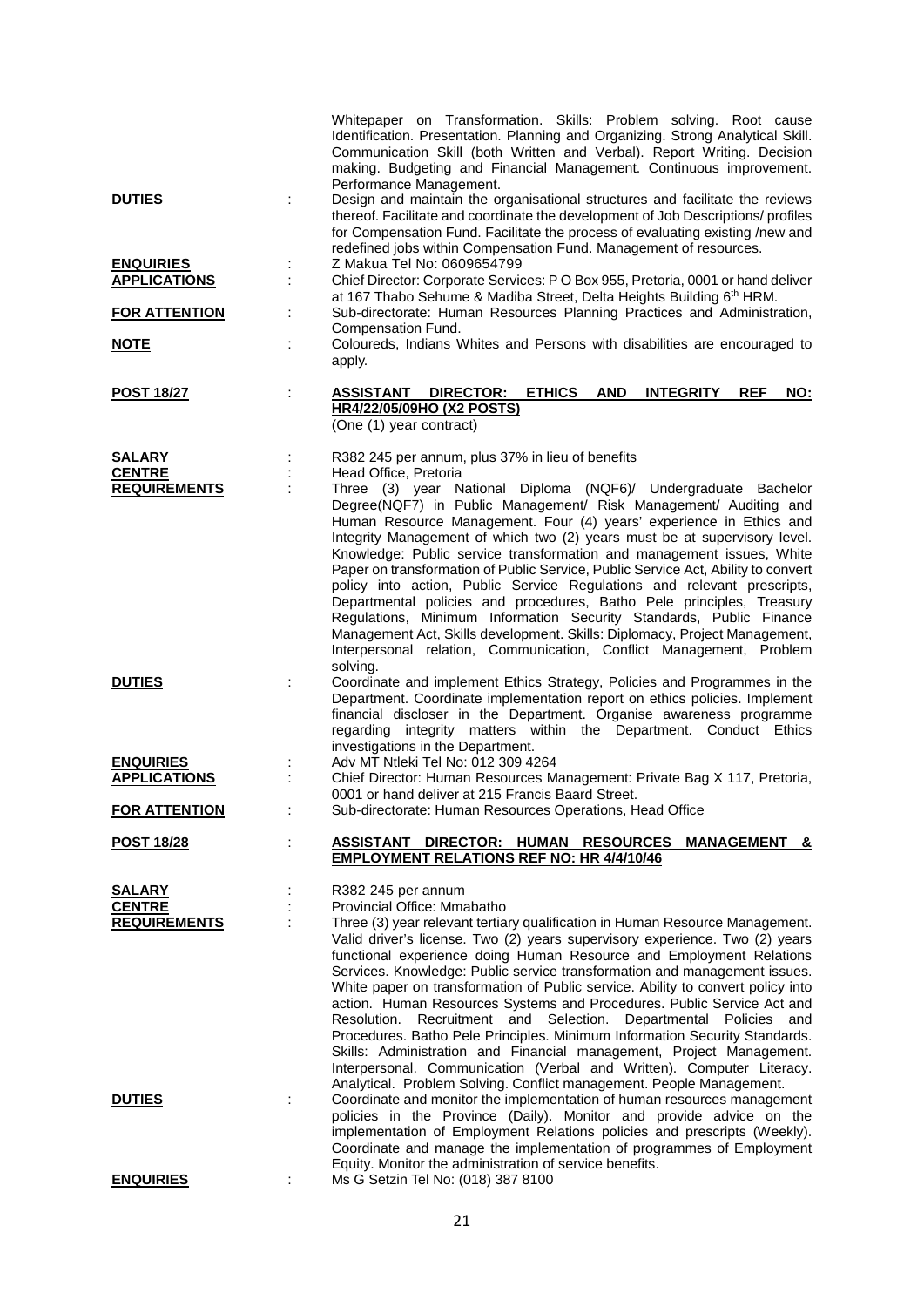| <b>APPLICATIONS</b>                                   |    | Acting Chief Director: Provincial Operations: Private Bag X 2040, Mmabatho,<br>2735 Or hand delivery to 2 <sup>nd</sup> Floor, Provident House, University Drive,<br>Mmabatho                                                                                                                                                                                                                                                                                                                                                                                                                            |
|-------------------------------------------------------|----|----------------------------------------------------------------------------------------------------------------------------------------------------------------------------------------------------------------------------------------------------------------------------------------------------------------------------------------------------------------------------------------------------------------------------------------------------------------------------------------------------------------------------------------------------------------------------------------------------------|
| <b>POST 18/29</b>                                     |    | <b>EMPLOYER AUDIT OFFICER REF NO: HR 4/4/8/637</b>                                                                                                                                                                                                                                                                                                                                                                                                                                                                                                                                                       |
| <b>SALARY</b><br><b>CENTRE</b><br><b>REQUIREMENTS</b> |    | R261 372 per annum<br>Provincial Office: Free State<br>Three (3) years tertiary qualification in Financial Accounting/ BCOM<br>Accounting/ Accounting/ BCOM Law/ BCOM in Commerce/ LLB/ Auditing. A<br>valid Drivers licence. Zero experience. Knowledge: Departmental Policies and<br>Procedures, Batho Pele Principles. Public Financial Management Act, Skills<br>Development Act and Employment Equity. Skills: Facilitations, Planning and<br>Organising, Computer Literacy, Interpersonal, Problem Solving, Interviewing,<br>Communication Written and Verbal, Innovative, Analytical Research and |
| <b>DUTIES</b>                                         |    | Project Management.<br>Perform monitor the implementation of UIA and COIDA Programmes. Analyse<br>the systems that provide expert advice on sector specific UIA & COIDA<br>matters. Co-ordinate the process that monitors and evaluates impact of UIA &<br>COIDA programs. Provide support in the implementation of Advocacy<br>Campaigns on UI & COIDA regular and when there are amendments.                                                                                                                                                                                                           |
| <b>ENQUIRIES</b><br><b>APPLICATIONS</b>               |    | Mr M Luxande Tel No: (051) 505 6325<br>Chief Director: Provincial Operations: Private Bag X 522, Bloemfontein, 9300<br>or hand deliver at Laboria House, 43 Charlotte Maxeke Street, Bloemfontein.                                                                                                                                                                                                                                                                                                                                                                                                       |
| <b>FOR ATTENTION</b>                                  |    | Sub-directorate: Human Resources Operations, Free State                                                                                                                                                                                                                                                                                                                                                                                                                                                                                                                                                  |
| <b>POST 18/30</b>                                     |    | CHIEF SECURITY OFFICER REF NO: HR 4/4/8/40                                                                                                                                                                                                                                                                                                                                                                                                                                                                                                                                                               |
| <b>SALARY</b><br><b>CENTRE</b><br><b>REQUIREMENTS</b> |    | R261 372 per annum<br>Provincial Office: Northern Cape<br>Three (3) years relevant tertiary qualification in Security/ Risk Management.<br>One (1) year functional experience in the Security Services. Knowledge:<br>Promotion of Access to Information Act, Access to Public Premises and Vehicle<br>Act, Knowledge of Physical security, Personnel and Document security,<br>Communication security, IT Security, Security investigation. Skills: Leadership<br>Skills, Good written and verbal communication skills, Conflict management                                                             |
| <b>DUTIES</b><br><b>ENQUIRIES</b>                     |    | skills, Interpersonal relations skills, Investigative analysis skills.<br>Monitor access control within designated buildings, Implement Physical<br>Security Plan. Implement Information and Personnel Security plan. Manage<br>contingency plan. Supervise security staff.<br>Mr TD Mhlophe Tel No: 053 838 1501                                                                                                                                                                                                                                                                                        |
| <b>APPLICATIONS</b>                                   |    | Chief Director: Provincial Operations: Private Bag X 5012, Kimberley, 8301 or<br>hand deliver at Cnr Compound and Pniel Road                                                                                                                                                                                                                                                                                                                                                                                                                                                                             |
| <b>FOR ATTENTION</b>                                  |    | Human Resources Operations, Provincial Office Kimberley                                                                                                                                                                                                                                                                                                                                                                                                                                                                                                                                                  |
| <b>POST 18/31</b>                                     |    | <b>CLIENT SERVICE OFFICER (X2 POSTS)</b>                                                                                                                                                                                                                                                                                                                                                                                                                                                                                                                                                                 |
| <u>SALARY</u><br><b>CENTRE</b>                        | t. | R211 713 per annum<br>Labour Centre: Temba Ref No: HR 4/4/10/27 (X1 Post)<br>Labour Centre: Vryburg Ref No: HR 4/4/10/47 (X1 Post)                                                                                                                                                                                                                                                                                                                                                                                                                                                                       |
| <b>REQUIREMENTS</b>                                   |    | Matriculation/Grade 12/Senior Certificate. Zero Experience. Knowledge: All<br>Labour Legislations and Regulations. Private Employment Agency regulations<br>and related ILO conventions. Public Service Regulations. Public Service Act.<br>Knowledge of all Departmental Policies, Procedures & Guidelines. Batho Pele<br>Principles. Skills: Interpersonal. Telephone etiquette. Interviewing. Computer<br>literacy. Communication. Ability to interpret legislation. Problem Solving.                                                                                                                 |
| <b>DUTIES</b>                                         | ÷  | Render services at help desk as the first point of entry within the Registration<br>Services. Render Employment Services to all the Clients who visit the Labour<br>Centre. Resolve all complaints on all Labour Legislations received from Clients.<br>Receive all Unemployment Insurance Benefits and Employer declarations.<br>Receive application forms in terms of Compensation for Injuries & Diseases<br>Act (COIDA) and Employer registration forms for COIDA.                                                                                                                                   |
| <b>ENQUIRIES</b>                                      |    | Ms G Malungana Tel No: (012) 127 1437<br>Ms N Litheko Tel No: (018) 387 8100                                                                                                                                                                                                                                                                                                                                                                                                                                                                                                                             |
| <b>APPLICATIONS</b>                                   | ÷  | Chief Director: Provincial Operations: PO Box 4560, Johannesburg, 2001 or<br>hand deliver at 77 de Korte Street, Braamfontein.                                                                                                                                                                                                                                                                                                                                                                                                                                                                           |